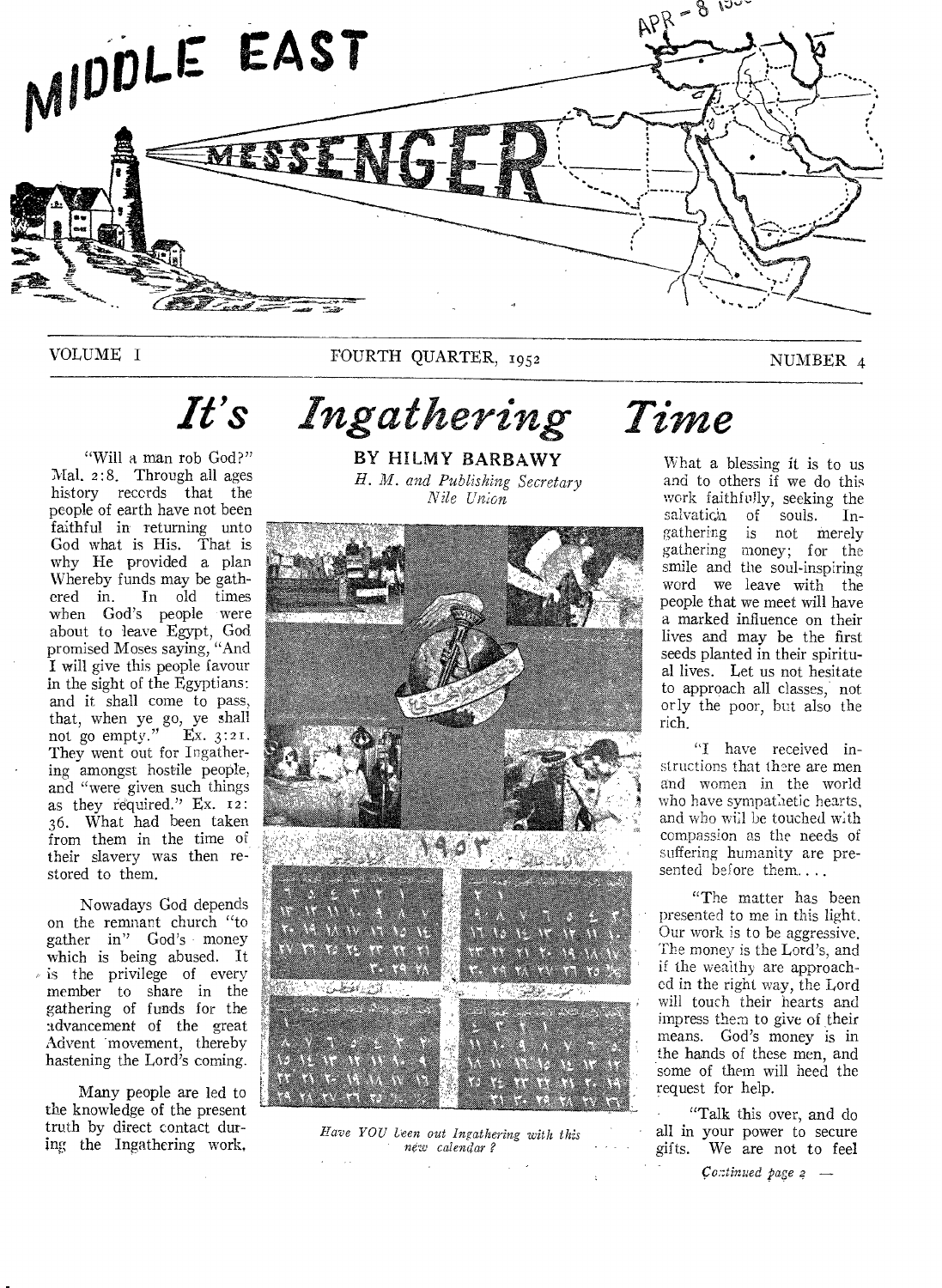## **A CALL TO SACRIFICE**

**Week of Prayer and Sacrifice Offering** 

#### **December 6, 1952**

#### By Geo. *J. Appel*

The time has come for the annual Week of Prayer and Sacrifice Offering. Surely it should be the largest ever given. Giving is a fruit of the Spirit. When Pentecost came to the early church, those who had worldly possessions sold them and laid the money down at the apostles' feet. We should see th's taking place again today. it is time for the church members to lay more of their worldly possessions upon the altar. What a privilege is ours to be able to give our means to support the work of God.

Taking into consideration the urgent need of additional funds to carry on our world-wide mission program, the leaders of our work are anxious that the amount received in the 1952 Week of Prayer and Sacrifice Offering, taken up on the last Sabbath of the annual Week of Prayer, be materially increased over<br>what was received in 1951. The what was received in 1951. amount received in the Middle East Division for 1951 was Lebanese £8,467.00. It has long been the plan for our workers to give one week's salary at this time, and our lay members should be urged to contribute liberally for this offering. By making a greater appeal in all our churches for additional funds, and by planning early for this offering, shall we not at least double the amount that was given in 1951. The amount received will depend largely on the promotion given.

Already requests received by our general brethren to carry on our work for 1953 are far more than the appropriations granted for 1952. If we could hear the story behind each of these requests, what a marvelous account of God's miraculous leadership would be made known. How our hearts would be moved to liberality ! Our work in this earth is not done, and it cannot be done by any group or committee. Every member must have a part. To expand our work calls for expansion of gifts, and those gifts come from all of us.

The time for giving is perilously short. Soon our money will not have the value it has today. Let us take advantage of every opportunity to help speed on the work of redemption and lay up treasure in heaven. Let us give today as we will wish we had given when all human values fade and only the eternal values remain We are in a time of great emergency, but for Christian believers it is a grand as well as an awful time. Let us come with gratitude and thanksgiving for the privilege of a part in the great Advent movement and for

| SCHEDULE OF CHURCH            |  |  |  |
|-------------------------------|--|--|--|
| <b>OFFERINGS</b>              |  |  |  |
| 1st SabbathLocal Church Evan- |  |  |  |
| gelism                        |  |  |  |
| 2nd SabbathChurch Expense     |  |  |  |
| 3rd SabbathEducation (Local   |  |  |  |
| School)                       |  |  |  |
| 4th SabbathChurch Expense     |  |  |  |
| 5th SabbathPoor Fund          |  |  |  |
| Special Offerings             |  |  |  |
| October 25Temperance          |  |  |  |
| December 6Week of Prayer and  |  |  |  |
| Sacrifice Offering            |  |  |  |

all that true membership in the remnant church means to those who put their trust in Jesus.

All will desire to have a part in bringing to the Lord a special offering at this time, as with gratitude and thanksgiving they enter anew into the covenant they have made with Him by sacrifice. It would be well to announce this offering not only on the first Sabbath of the Week of Prayer, but also two or three times during the week.

We heartily thank our loyal workers and believers for their unwavering and tireless support, and we pray that God's abundant blessing may rest upon you as you plan for this offering of sacrifice.

## **IT'S INGATHERING TIME**

#### *Continued from page 1* —

that it would not be the thing to ask men of the world for means, for it is just the thing to do. This plan was opened before me as a way of coming in touch with wealthy men of the world. Through this means not a few will become interested, and may hear and believe the truth for this time." *Stewardship Series, no. i, pp.*  15, 16.

This, coupled with the blessed assurance that God is on our side, will fire our enthusiasm and will crown our efforts with success.



*The Voice of Prophecy office in Beirut. Pour new workers have been added to the sta f since this picture was taken.*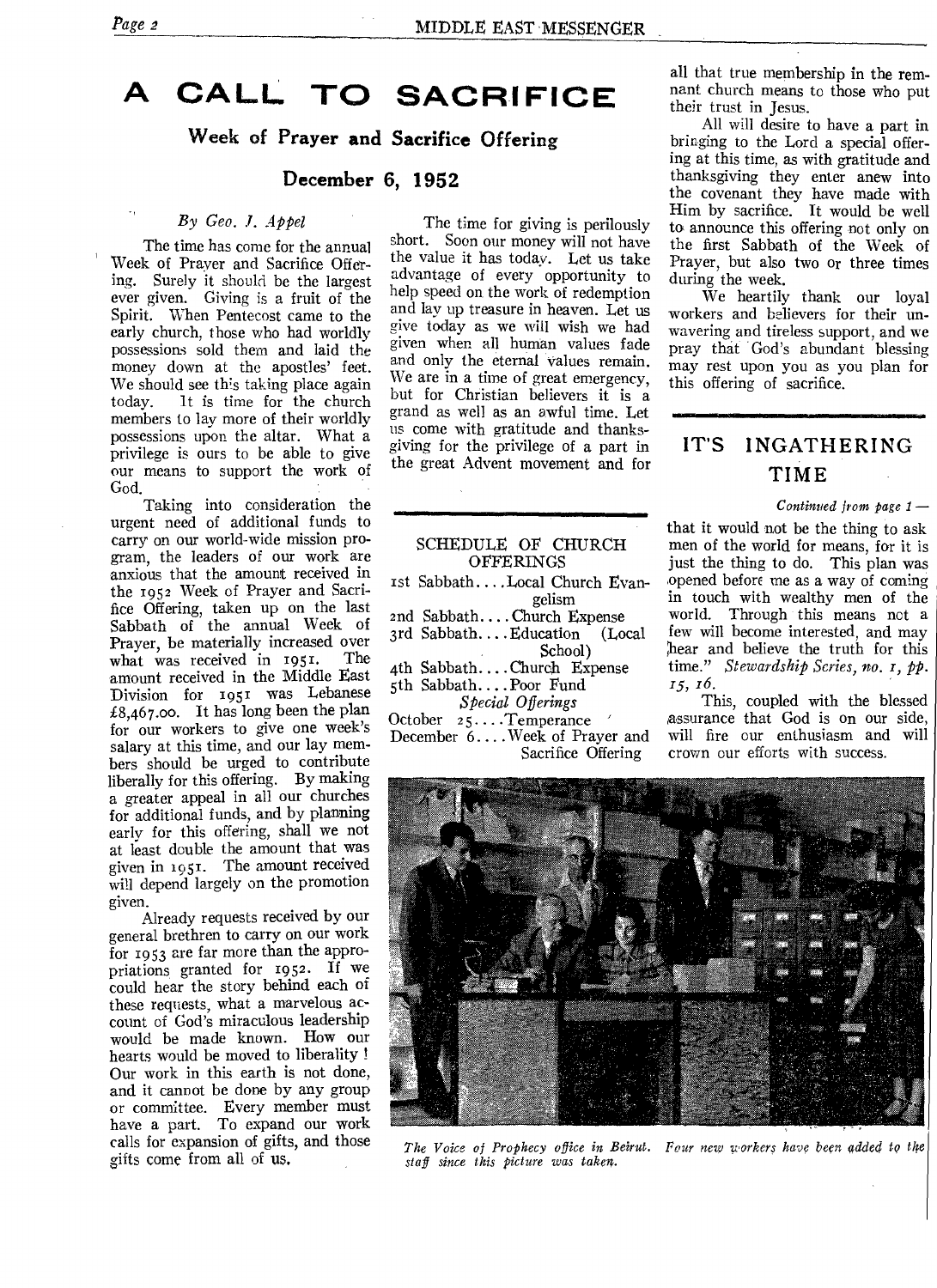## *"In This Generation*

For the past hundred years, the declared aim of Seventh-day Adventists has been "The everlasting gospel to all the world in this generation." To the accomplishment of this aim they have bent all their energies and dedicated all their means. It is a magnificent purpose, and its execution would tax the resources of an even much larger body of men and women than is found within our ranks. But the work is the Lord's and nothing is too hard for Him, so that even with our small resources in men and means, the work bas never been beyond the bounds of possibility. "God's commands are enablings," and He has given the command.

But our conception of this aim has never been commensurate with God's. We have never really visualized the extent of the work, the thoroughness with which it must be done before the Lord can come again, and consequently, we have never put our all on the altar of service as we should have done and as the task requires we should. The Lord Himself has described us and our work as "lukewarm," and has warned us that unless we change we would be rejected.

The Lord's aim has been "The third angel's message to every individual in the world in this generation." "He is no respecter of persons," and He has sent His message to "every nation, family, tongue, and people," and it will go to them. To accomplish this task, He has put within our reach the most wonderful facilities the world has ever seen, facilities far greater than anyone could have imagined as ever existing at the time when "this generation" began. As this generation came on the scene, railroads were being laid, steamships were being built, telegraph poles were being set up and wires stretched all over the world, and cables were being laid on the bed of the oceans. Then came wireless and radio, and now we have television<br>and atomic energy. The world has and atomic energy. been prepared for the great climax of the ages, the finishing of the mystery of God.

"God intrusfs men with talents and inventive genius, in order that

#### *By George D. Keough*

His great work in our world may be accomplished. The inventions of human minds are supposed to spring from humanity, but God is behind all. He has caused that the means of rapid traveling shall have been invented, for the great day of His preparation." *E. E.,* page 409.

As one views the world's progress during the past 120 years, he cannot but marvel at the wonderful developments God has brought about in such a short time, developments designed primarily to prepare the world for the last great crisis, and he cannot fail to be confident that God, Who has already done so much, will finish the work, and that He will finish it on time. It is just as sure as that night follows day. "Though it (the vision) tarry, wait for it; because it will *surely* come, it will not tarry."

As facilities have grown, wealth, the power to use them, has increased. The radio would not accomplish much if families could not afford to buy a receiving set. The preparation of truth-filled literature would avail nothing, if people had not learned to read it. But education has come and has lifted the sights of the most backward of peoples, so that they can look away from "the parish pump," which used to take all their attention, and gaze upon a world that has become conscious of its essential oneness. Apparent differences, such as race, color, and language, have been !overshadowed by the basic unities the need to eat, to feel secure, and to enjoy all the freedoms.

While the enemy has rushed to use all these developments for his own ends and has succeeded to a large extent, they are still accomplishing the purposes of God, and the world will yet take its stand either ;for or against Him. When it does so, God will have made it possible for all to make their choice intelligently. In that we are laborers together with Him. As we add to all the facilities which He has provided iour own complete consecration, "the world will be lighted with the glory" of God, and "thousands will be saved in a day."



Of all the facilities God has provided for the finishing of His work. none is more effective than the Voice of Prophecy, the Correspondence Course and the Radio. In no country in the world could the thorough work God has planned be completed without the use of these means, and if there is any country in which we must use them to the utmost, it is the field of the Middle East Division. Preaching is God's chosen way of telling the wo;'ld of His plan to save it and of inviting it to come to Him for life. But preaching cannot be used in the Middle East to reach the majority of the people. That may be the means, through the radio, by which the work will be finished, even in the Middle East, but till then and as a means of preparation for it, the Correspondence School must be developed to the utmost.

Our motto is "The Voice of Prophecy Correspondence Course in every home in the Middle East where there is one who can read." We want every member, as well as every worker, in the Middle East Division to adopt this as his personal motto, and set himself to accomplish it in his own neighborhood. We have already reached more than 8o,000 of the homes in the Middle East, and if the average was five people in every home, that means we have taken the gospel to 400,000 in this Division field by this means alone. Isn't that wonderful ? But this is just a be-<br>ginning. We need to increase it We need to increase it one hundred fold. That is not im-<br>possible or too difficult. If every possible or too difficult. member in the Division would secure two names each week for the coming year, we would add 156,000 names to our list, That is, we would treble *\_continued, page* service and service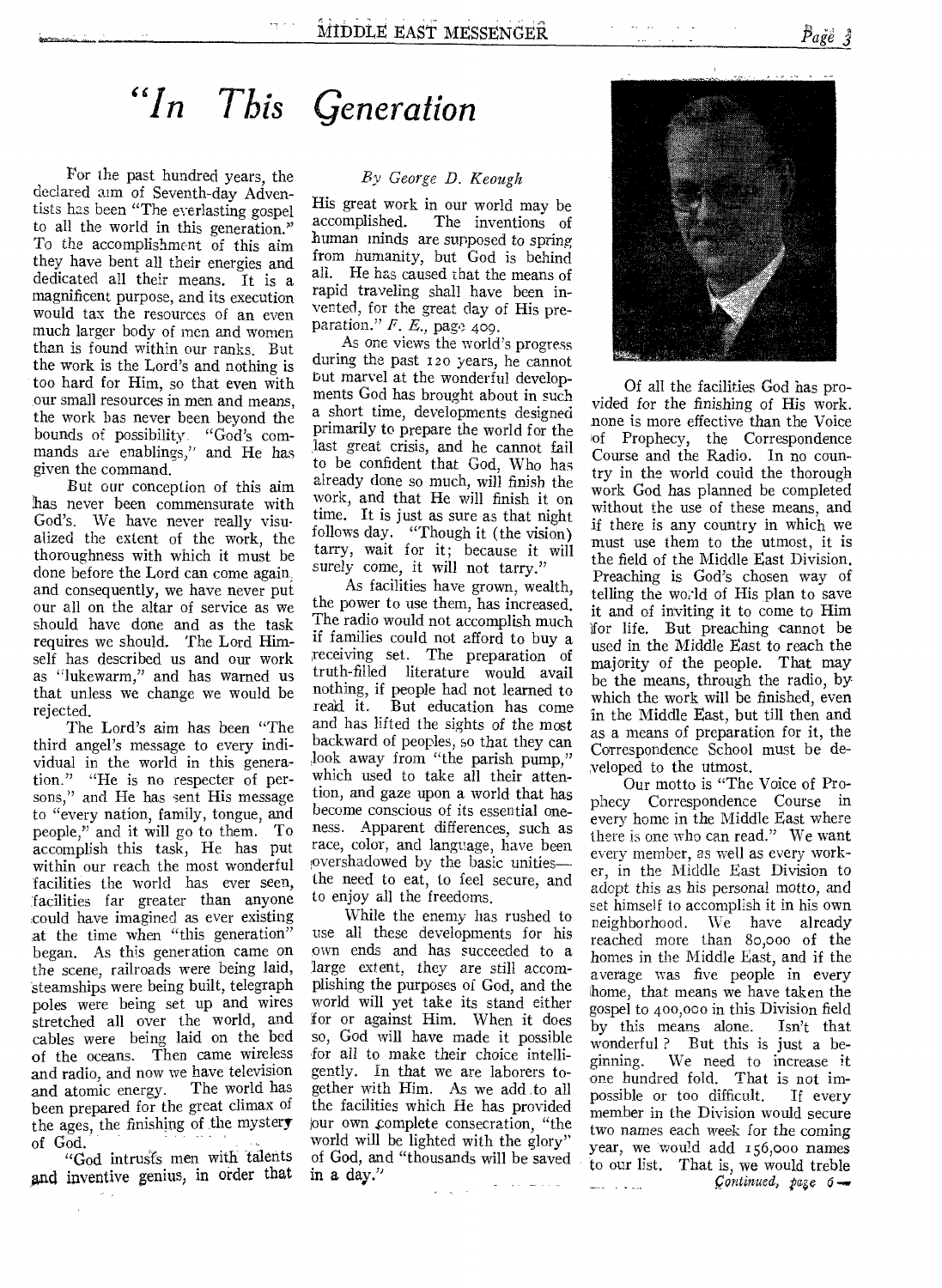## *Gleaning After The Lord's Reapers*

Looking at the many difficulties that we face in every way—the many discouragements, the doors that do not seem to open, the hearts that do not seem to respond,—we are tempted to wonder if Jesus has failed to fulfill His promise and if His Spirit is no more working upon men's hearts. Where are His wonders and the power of old? To me there seem two reasons for this: The first is that He is not manifesting the same power which He manifested in the days of Moses, Elijah, Daniel, and the apostles, not because He is no more the same, but because we are not the same as those champions of old. The second reason is that He wants us to know what it is to have Jesus in the camp, and so He is treating us the way He treated )His two disciples when they came to Emmaus. "He made as though He would have gone farther." Luke 24:28. The Master knew that whenever He turned aside into the disciples' homes He would be most heartily welcomed and entertained. "He knew what was in man." Why then did He make "as though He would have gone farther"? He wished to stir their hospitality to a voluntary expression, and so "they constrained Him, saying, Abide with us."

"Goodness expressed is goodness<br>confirmed." Hospitality uttered is Hospitality uttered is<br>iched. "Feelings that hospitality enriched. never find utterance may soon dry out and die." "To confess a sentiment is to strengthen it. To hide it may be to lose it."

During the recent workers' institute, the Lord led me to see the importance of public testimony, to the one who testifies as well as to those who hear. Each has had certain experiences in his fellowship with God. He has graciously given us showers of blessings. What shall we do with them ? If we want to be enriched from them, we must make them known. It is the witness who is first blessed in witness-bearing. This is by no means a new experience, for we read :

"Come and hear, all ye that fear the Lord, and I will tell you what He has done for my soul." "I have not hid Thy righteousness within my

*By Philip Habib Doss* 

heart; I have declared Thy faithfulness and Thy salvation." "I have not concealed Thy loving-kindness and Thy truth from the great congregation."

It is this "declaring" and this "telling" in which I have been so lacking. So tell it, brother ! Tell it aloud ! Who can tell what it might mean to others if we open to them a little of our secret communion with God. To quietly tell some man how the Lord found and redeemed ybu, or to reveal to some heart-broken mother how you saw a bright angel in the dark grave, or to declare how the Lord lifted you out of the miry clay and set your feet upon a rock—who can measure the influence of all this upon the hearer ? After all, in the Lord's terms, preaching is witnessing. As to the influence upon the witness himself, I am persuaded that his experience would be greatly enriched even while he witnesses. "The meal in the barrel would be multiplied even

while he distributed it. The witness himself would have to say, 'the half hath not been told.'"

Those testimony meetings which were held repeatedly impressed my heart the most of all the meetings which were held during the recent institute. From the many challenging thoughts that were brought to us during this season of refreshing from the Lord, I have gathered these also:

*Urgency and Emergency* 

This is how the great need in this division presents itself. It is an *urgency* because Jesus is soon coming, and we must preach the gospel to all nations. It is an *urgency* because of the extraordinary change in the attitude of the Moslem mind toward Christianity. It is an *emergency* because it is a case of life or death, now or never. The doors may soon and suddenly close. The awakened mind of this Middle East calling for bread may be cheated with a serpent and a stone. They are calling for<br>liberty and rights. Let us direct liberty and rights. their minds to the true liberty and the kingdom of complete rights and righteousness. If we do not give them Christ now, they will soon be found accepting other things. The room will not remain long empty.

*Continued, page 6* 



*Some of the delegates and visitors at the Workers' Institute, held in Beirut, July 4 —15, 195a.*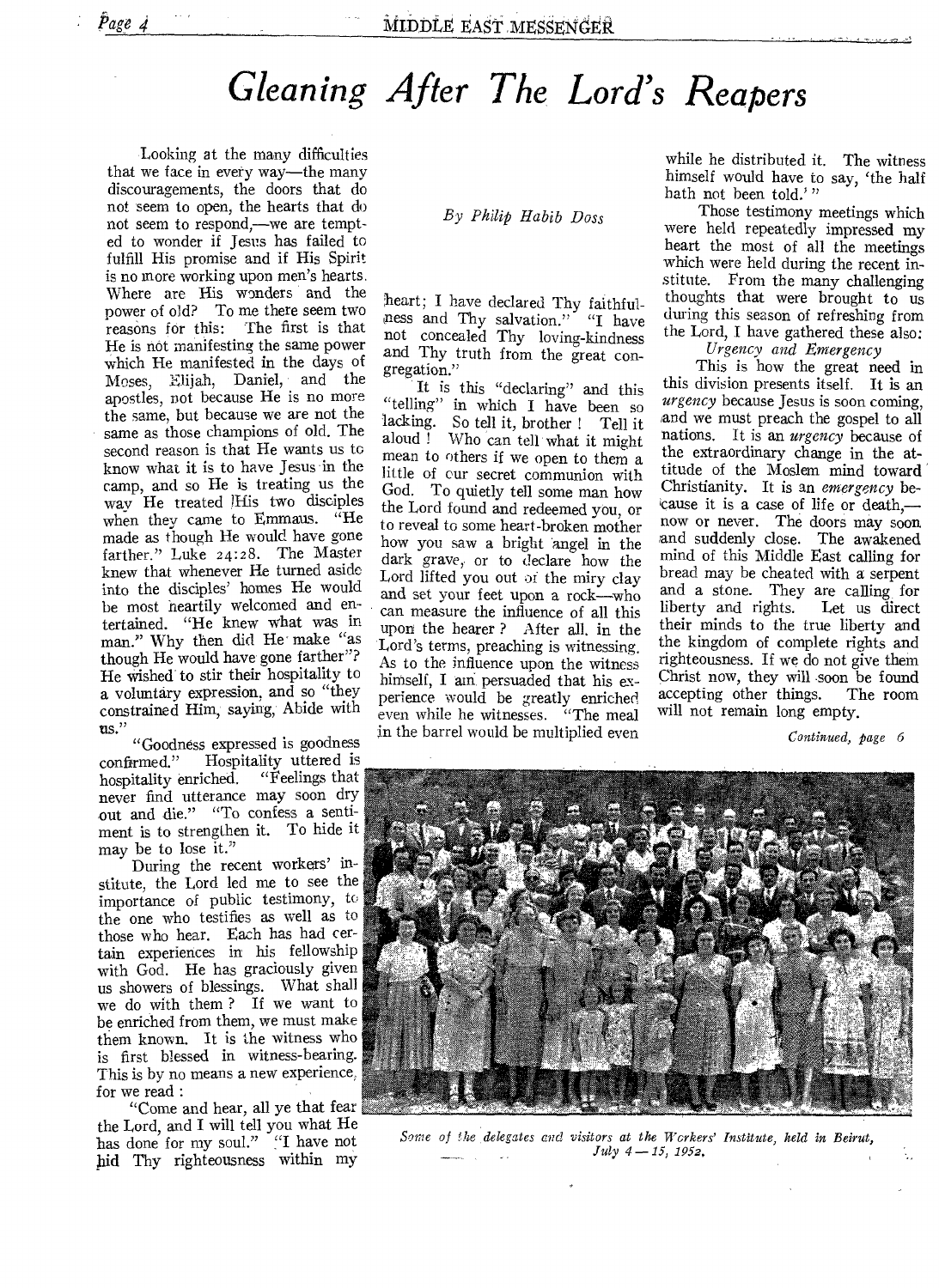*I Gift* 

## *By Raymond H. Hartwell, past Mediterranean Union*

The Workers' Institute held at Middle East College left mans thoughts in the minds and hearts of<br>those who attended. At the very those who attended, first meeting the key note was struck by Elder G. J. Appel when he said, "Put self in the background and let Christ be seen." This is the thing that is so hard for us to do. And doubtless this is the reason that God does not do more through us.

Elder Esteb told of a boy who had a perfume bottle, but only when he took the cork out and let his boy friends smell what was in it did they know it had real perfume in it. Throughout the meetings Elder Esteb continued to urge that we encourage our fellow-believers all over the Middle East to take out the cork and show the love and kindness to our neighbors that S. D. A. people are capable of showing.

Elder Figuhr brought with him a wealth of mission experiences from<br>South America, the Philippine South America, the Philippine Islands, and other parts of the world. Also he gave much good counsel to soul-winning workers. He read iron the writings of Paul that God gave some gifts to the church, that when Christ ascended up on high He gave gifts to the disciples, and that the Spirit gave these same gifts. As Elder Figuhr called our attention to the fact that these gifts to the church included apostles, prophets, evangelists, pastors, teachers, and many others, I found myself asking, "Am  $\frac{1}{2}$ a gift to the church?" And then I shuddered as I realized that I might not be as much of a gift as the Lord intended me to be. Am I a servant, or do I love to be served ? Some. years ago Elder Singleton, one of our leading colored ministers in America, gave a talk on "The Church Elder."

In his talk he said, "There are some church elders that are Godsends, and  $\epsilon$ <br>then there are some church elders then there are some church elders<br>that evidently God did not send !" The question still rings in my ears,

"Am I a gift from God to the church?" We believe that all who were present at this eventful gathering will determine to "Take the cork out of the bottle" so that the sweet perfume of Christian love and kindness may bless those about them.

We were thrilled with the good news that President A. N. Nelson, of the Philippine Union College, brought us of their expansion, and of the project for a second section of their college to be built in the southern part of the islands. He told of how it took fify years to gain the first 1,200 members in Japan, but now we add 1,200 new members in that country in one year. Though he was only passing through on his way to furlough, yet he brought us much inspiration.

In one of his instructive messages Elder Neal Wilson reminded us that a sermon has been said to be, "Thirty minutes in which to raise the dead." Professor Nougeimie told us that an Arab poem says, "Our



*This enhance of Middle Last College became a familiar sight to the workers attending the recent Institute.* 

children are our hearts walking on the ground." Elder Mazat said, "If you are not kind, you are the wrong kind."

Elder Krick, in one mroning devotional, told of a beggar playing a violin on a bridge, but no one listened, Then a master artist borrowed the violin and played it there on the bridge, and people gathered there until the bridge was blocked. What a difference it made who was playing the violin ! What a difference is made in the life of a Christian worker when the Master takes control of the life ! Behind the pulpit of one church was a window donated in honor of a former church member. In the stained glass above the preacher's head were the appropriate words, "He being dead yet speaketh " When God gives a man as a gift to the world or to the church he will not be dead when he speaks—at least he will do some wonderful living and his life will speak plainly and loudly before his death. In one meeting Elder Esteb told of an undertaker who advertised, "Why go around half dead when we will bury you for only \$35.00?" The motto over the platform at this record-making gathering read, "ON FIRE FOR GOD." When this motto becomes a reality we will be gifts from God to the church and to the world.

How can one that God has sent make the mistake of wanting to work in some other place, or at some other time, or with some other tools than God Himself has selected for us ? How can we neglect the task of taking the message of love to the very place and at the very time God has chosen. Elder Esteb told of a brother who  $[$ the mail a letter for his sister. She was writing to tell her She was writing to tell her lover that she would accept his proposal and marry him, and go with him to a foreign land to work for God. The girl always wondered why her lover did not come to get her. Why did he marry another and go without saying anything to her ? Twenty-five years later she found her letter in the pocket of an old coat once belonging to her brother. He forgot to mail the letter ! What a tragedy ? Am I delivering the letter God has given me to carry for Him ? Many such questions come repeatedly to my mind, and no doubt to the minds of all who attended this gathering. May God help us to be "ON" FIRE FOR GOD." مسائل سندرد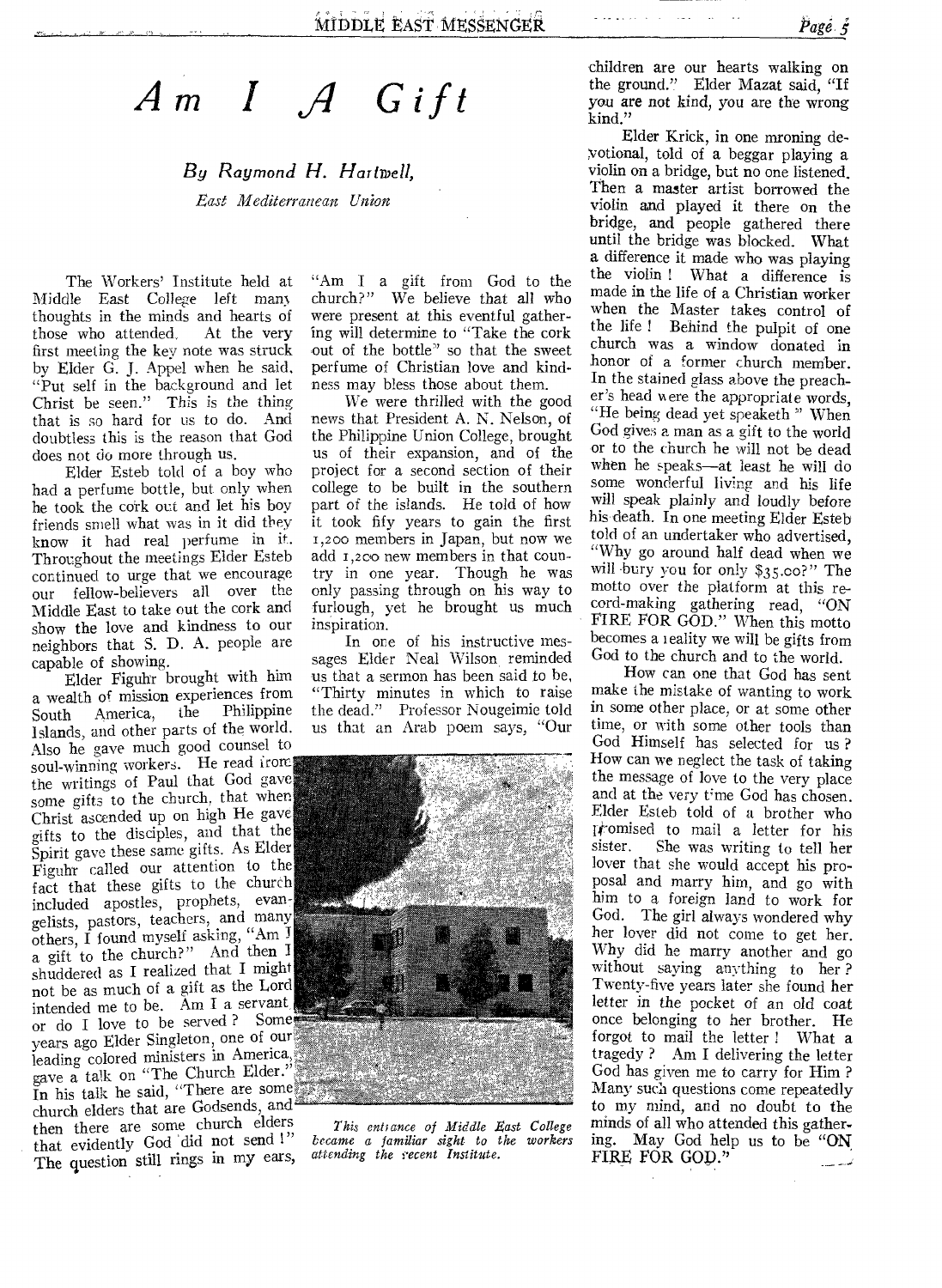## *IN OTHER LANDS*

### A SEQUEL

About twelve months ago Pastor R. L. Aveling made contact on the island of Kandavu, Fiji, with the headmaster of the local government school, Livai T. Waqairawai, and sold him a copy of "Great Controversy" in Fijian. A few months ago he received the following letter from Livai:

"Sir, It is once again a great pleasure and privilege to write to you, though the nature of this letter may probably surprise you, seeing that it is contrary to the one I have already written you, yet it is the way the Lord is working in me, and I am only too glad to let you know about it. You may still remember, sir, that in my first letter of last year, I mentioned in it that after receiving the truth, it has been my greatest wish to study more of the Bible, and then take part in the good work of winning souls for the Lord, and in spreading the good news of salvation. Well, since then, I have always been praying to God to help me to know more of His truth, to love His will, and to make use of me in His last work of spreading the good news of salvation in the last days.

"Then the invitation came to me to attend the Samabula summer school. After studying and gaining more of the truth in the summer school, as well as receiving the proper guidance with regard to Christian education, and true Christian standards, after being encouraged and spiritually strengthened in the memorable meetings in town, and having gone through the soul-satisfying experience of being baptized in the only true church, it began to dawn on me, that I am now possessing enough equipment suitable for the Lord's work, which I have always been longing to perform since the truth found me.

"When I returned and started work here again I came to realize that during the past four weeks, I have been going through a very hard experience. That is, the work I am compelled to do--a wordly work—is contrary to the work I am longing for, and for which I have been lately equipped. Here I hare to spend more time preparing and doing work for this uncertain brief worldly life, while my real desire is to spend more time preparing and doing work for eternal life, which is about to take place very soon. So, although I have been going through this hard experience during these last four weeks, yet I had been praying earnestly to God every day that, if it is His will, to open a way in which I could be made use of in the work, that I have always been longing for, the spreading of the good news of salvation, and the winning of souls to the Lord.

"Then it happened as I was going through some pamphlets and `Signs of Times' magazines this Sabbath morning I came across two pamphlets, one is Fijian 'Colporteur Evangelist', and the other one is 'The Master Calls for Colporteur Evangelists', by Ellen G. White. Well, sir, you can imagine how I felt when I had completed reading these two pamphlets. I had no doubt that this is the work the Lord has meant for me to do in the evangelistic work of these last days. I feel so very happy and so excited in receiving this call, as I know that the Lord has answered my prayers, and I decided to let you know about it right away tonight.

"So there you are, sir, I am applying for the position of a colporteur evangelist in our Fijian M'ssion of the Seventh-day Adventist church. I beg you accept my application, because I whole-heartedly feel that this is just the right work, which will suit the knowledge of truth and Christian guidance which I have just lately received from our church.

"May I add that I have consecrated my life, and I am determined to spend the rest of my days working for the Lord and His church. As soon as I receive your reply I shall send my resignation to the Education Department.

"Well, sir, it is always my prayer that the Lord blesses each one of us who is doing His work here in Fiji and to help us and strengthen us to finish the work all in good time. I !remain, yours sincerely, Livai T. Waqairawai, (Head Teacher, Tavuki District School, Kandavu, Fiji.) *—Australasian Record, June 16, 1952* 

## GLEANING

#### Contiuued from page 4

#### *The Personal Call*

God is calling individuals for the finishing of His work. "Who will go<br>for us?" Who will respond to God's Who will respond to God's call to rescue the perishing before it is too late? 0, Lord, here am I, send me, if it seems fit in Thy eyes. Just as I am, I come, and just as you want me to be, make me.

Surely all this creates an emergency, a responsibility enough to set our hearts on fire for God—to go out and tarry not. Nothing is more costly in this life than time, so let us redeem the time, whatever the price may be.

In closing, I say that this workers' institue was a time of refreshing<br>for me. I restored my spiritual I restored my spiritual health, I caught a new vision of the need of this hour The challenging map of the Middle East, which was all the time before my eyes and which was repeatedly pointed out, has broadened my vision and enlarged my heart. May the Lord help me to do my part in meeting this great challenge.

### IN THIS GENERATION

*Continued front page 3* 

the number of names on our list to date, and would bring the message to over 1,000,000 people in the Middle East. As I think of it, that is really too small a goal, but if we reached it we would all be happy. Let us attempt it, by the help of God.

Yes, the Voice of Prophecy Cornespondence Course lessons have been sent to more than eighty thousand homes of the people of the Middle East, and although those who have finished the course so far and received certificates are fewer than one thousand, yet we hope to raise that number soon to many thousands. We are educating the peoples of the Middle East in the truth, and making them ready for the coming of the Lord, and when the final crisis comes, many of them will obey the last call, "Come out of her, my people." Till then, FORWARD IN FAITH with the Voice of Prophecy.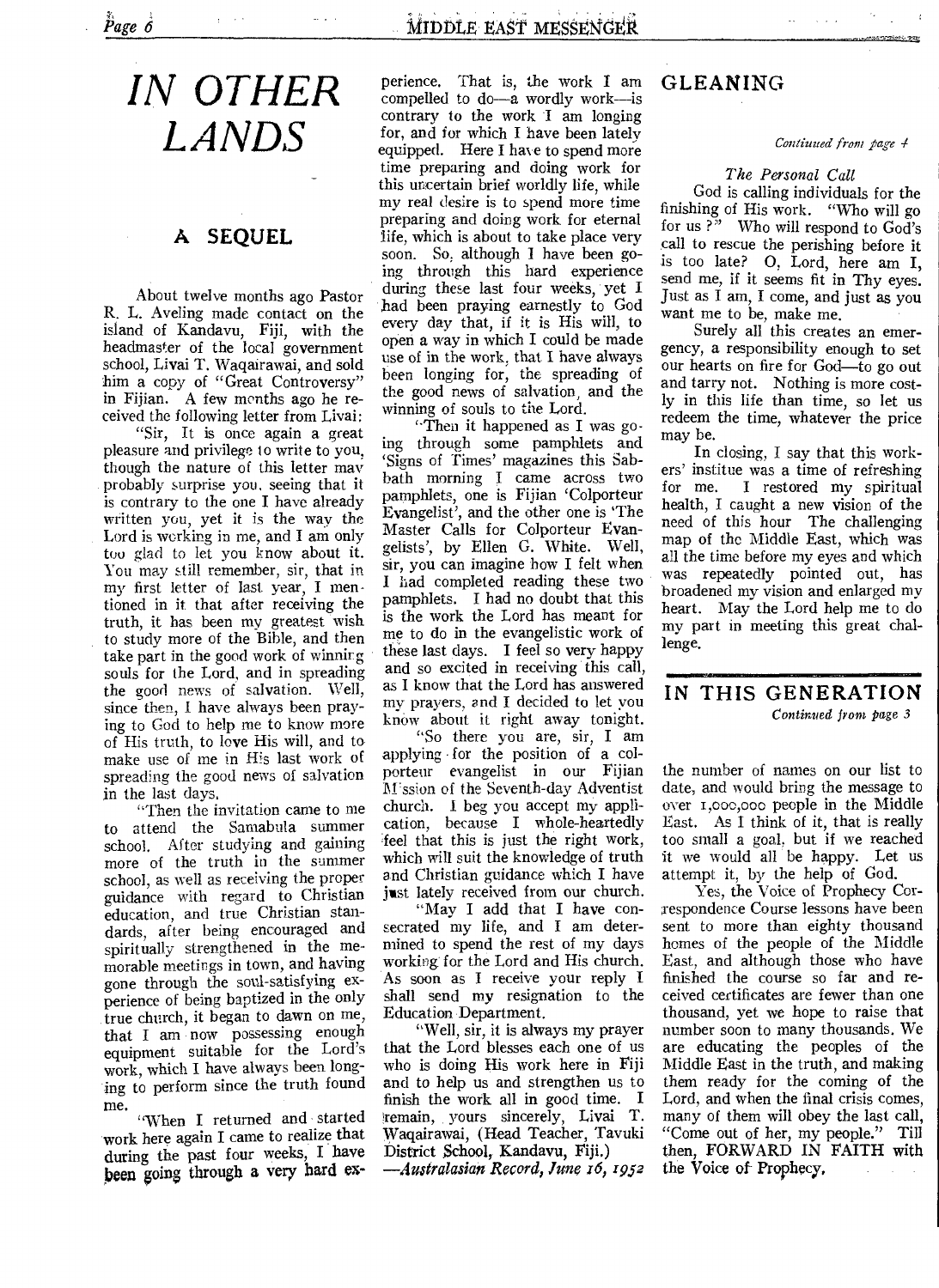#### **HERE AND THERE**

#### *Continued from page 8*

welcome their new pastor, Brother Joseph Gabriel, and his family. We trust that the Lord will bless the work of Brother Gabriel in Julfa.

We welcome to the working staff of the Iran Mission Miss Hranoush Avedissian, who has come from Middle East College. She is now working in the Voice of Prophecy *office* and is doing Bible work in Tehran.<br>\* We

We are, happy to report that there were six baptisms in Iran during the first six months of this year—four from the work of Sister Nanajan Badal in Rezayeh, and two from Julia. Other baptisms are being planned this year in Rezayeh, Tabriz, Tehran, and Julfa.

Plans are being laid for evangelistic efforts to begin on November 9 in our churches in Tabriz, Tehran, Arak, Julfa, and Hamadan.

We are extremely happy to welcome Brother and Sister Robert Skinner and their three boys to Iran. After a long delay of five weeks on the ship, they have now come to Tehran and their residence permits have been granted. Brother Skinner will be studying the language during the first year.

\* Brethren Green and Sangerloo have just returned from a business trip to Tabriz and Rezayeh. Plans were discussed concerning the repairing of the Tabriz church and also for the purchasing of a lot for the new chapel in Rezayeh. We trust that we shall soon have our church completed there.

HOME

*Date* 

### **WILLIAM IBRAHIM KHALIL 1912-1952**

Brother William Ibrahim Khalil was born in Upper Egypt in 1912 and passed to his rest in the village of Zewak, Egypt, on Friday morning, July 4, 1952. Brother William accepted the Advent faith about the year 1939 under the guidance of Pastor E. L. Branson, who was then in charge of the work in Egypt. Shortly after his baptism he was given charge of a school and church in one of the villages. Since that time he has labored in several different locations in .the Egypt Mission, until about one year ago when he removed to Zewak, where he was fostering the church and school. which are located in that village. During the year he spent there, sixteen persons were prepared for baptism and have become members of the church.

The morning of Friday, July 4, Brother William arose from his sleep at the early hour of 2:4o, in order that he might study his Bible. He was to replace Brother Fikhry Michael in Sohag over the weekend, and he felt in need of faithful study in preparation for the three services to be held. At 5:15, after two and a half hours of studying the Word of God, he awakened his wife to inform her that he felt very tired. A brother in the church sent immediately for the doctor, but Brother William passed away in just a few moments as the result of a heart attack.

Inside his Bible were found the sermon outlines which he had prepared during those early morning hours. The topics which he planned

to present to our people that weekend were : "Victory through Bible Study and Prayer," "What Christ Means to the Christian," and "The Meaning of Holiness." The last two texts of his final sermon were Matt.  $11:28$ . "Come unto Me all ye that labor and are heavy laden, and I will give you rest." Also Isaiah 26:3, "Thou wilt keep him in perfect peace whose mind is stayed on Thee, because he trusteth in Thee." So beautifully closed the quiet and humble witness that Brother William bore for his Master.

He was laid to rest in the little village graveyard of Zewak, where he awaits the call of His Saviour. The writer was able to reach the village and conduct his burial just as the sun was setting to begin the Sabbath. A message of comfort, based on the hope of the resurrection of the righteous, was presented to the sorrowing relatives and many friends who had gathered under the light Of lanterns in the little cemetery. The Lord has caused His servant to rest from his labors for a time, awaiting the call of the Lifegiver on that glorious day of Jesus' return.

His faithful companion, five *sons,*  and one daughter greatly miss the patient and kindly affection of their husband and father. Emile, the eldest son, who has been a student in our secondary school, is a boy of sixteen years of age and is courageously trying to fill the place of his father in the home. The prayers of God's people throughout the field will be a sweet comfort and strength to this family throughout this trying experience. May the day of our Lord's return soon arrive when all such scenes will be forever done away, and God's children will rejoice in life eternal.

*J. S. Russell.* 

#### DIVISION DIRECTORY

| September 20 to<br>$October 25  \dots $<br>October $11$ to $18$<br>October 25<br>November $1$ | Ingathering Campaign<br>Voice of Prophecy Campaign<br>Christian Temperance<br>Home Visitation Day | $President$ ________________ Geo. J. Appel<br>Secretary-Treasurer _________ C. C. Morris<br>DEPARTMENTAL SECRETARIES<br>Heme Missionary &<br>Publishing ______________ A. R. Mazat |
|-----------------------------------------------------------------------------------------------|---------------------------------------------------------------------------------------------------|------------------------------------------------------------------------------------------------------------------------------------------------------------------------------------|
| November 29 to<br>December $6 \ldots \ldots \ldots \ldots$<br>December $13$                   | Week of Prayer and Sacrifice<br>Local Church Evangelism                                           | Medical $-- K$ , H, Pihl, M.D.<br>Radio $\frac{1}{2}$<br>Sabbath School &<br>Ministerial ___________ Geo. J. Appel                                                                 |
|                                                                                               | THE TASK AWAITS YOUR HAND                                                                         | MIDDLE EAST MESSENGER                                                                                                                                                              |

VISITATION DAY, NOVEMBER I

*Special Days* 

CHURCH CALENDAR *Fourth Quarter, 1952* 

> DLE EAST MESSENGER Pub-ished quarterly as the Official Organ of the General Conference of Seventh-day Adventists. Middle East Division, P. 0. Box 2020, Beirut, Lebanon,